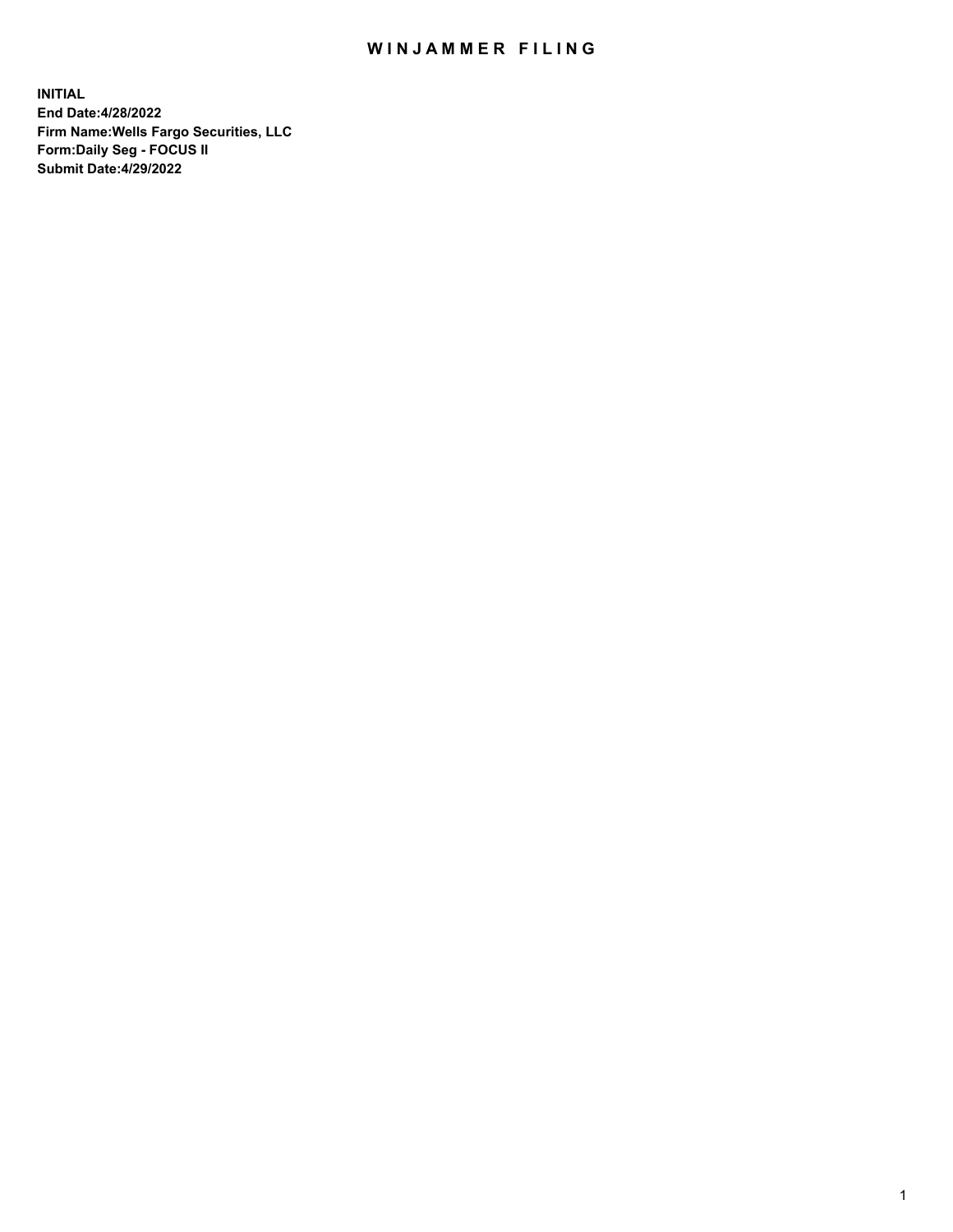**INITIAL End Date:4/28/2022 Firm Name:Wells Fargo Securities, LLC Form:Daily Seg - FOCUS II Submit Date:4/29/2022 Daily Segregation - Cover Page**

| Name of Company                                                                                                                                                                                                                                                                                                                | <b>Wells Fargo Securities LLC</b>                          |
|--------------------------------------------------------------------------------------------------------------------------------------------------------------------------------------------------------------------------------------------------------------------------------------------------------------------------------|------------------------------------------------------------|
| <b>Contact Name</b>                                                                                                                                                                                                                                                                                                            | <b>James Gnall</b>                                         |
| <b>Contact Phone Number</b>                                                                                                                                                                                                                                                                                                    | 917-699-6822                                               |
| <b>Contact Email Address</b>                                                                                                                                                                                                                                                                                                   | james.w.gnall@wellsfargo.com                               |
| FCM's Customer Segregated Funds Residual Interest Target (choose one):<br>a. Minimum dollar amount: ; or<br>b. Minimum percentage of customer segregated funds required:% ; or<br>c. Dollar amount range between: and; or<br>d. Percentage range of customer segregated funds required between:% and%.                         | 105,000,000<br><u>0</u><br>0 <sub>0</sub><br>00            |
| FCM's Customer Secured Amount Funds Residual Interest Target (choose one):<br>a. Minimum dollar amount: ; or<br>b. Minimum percentage of customer secured funds required:%; or<br>c. Dollar amount range between: and; or<br>d. Percentage range of customer secured funds required between:% and%.                            | 30,000,000<br><u>0</u><br>0 <sub>0</sub><br>0 <sub>0</sub> |
| FCM's Cleared Swaps Customer Collateral Residual Interest Target (choose one):<br>a. Minimum dollar amount: ; or<br>b. Minimum percentage of cleared swaps customer collateral required:% ; or<br>c. Dollar amount range between: and; or<br>d. Percentage range of cleared swaps customer collateral required between:% and%. | 355,000,000<br><u>0</u><br>00<br>00                        |

Attach supporting documents CH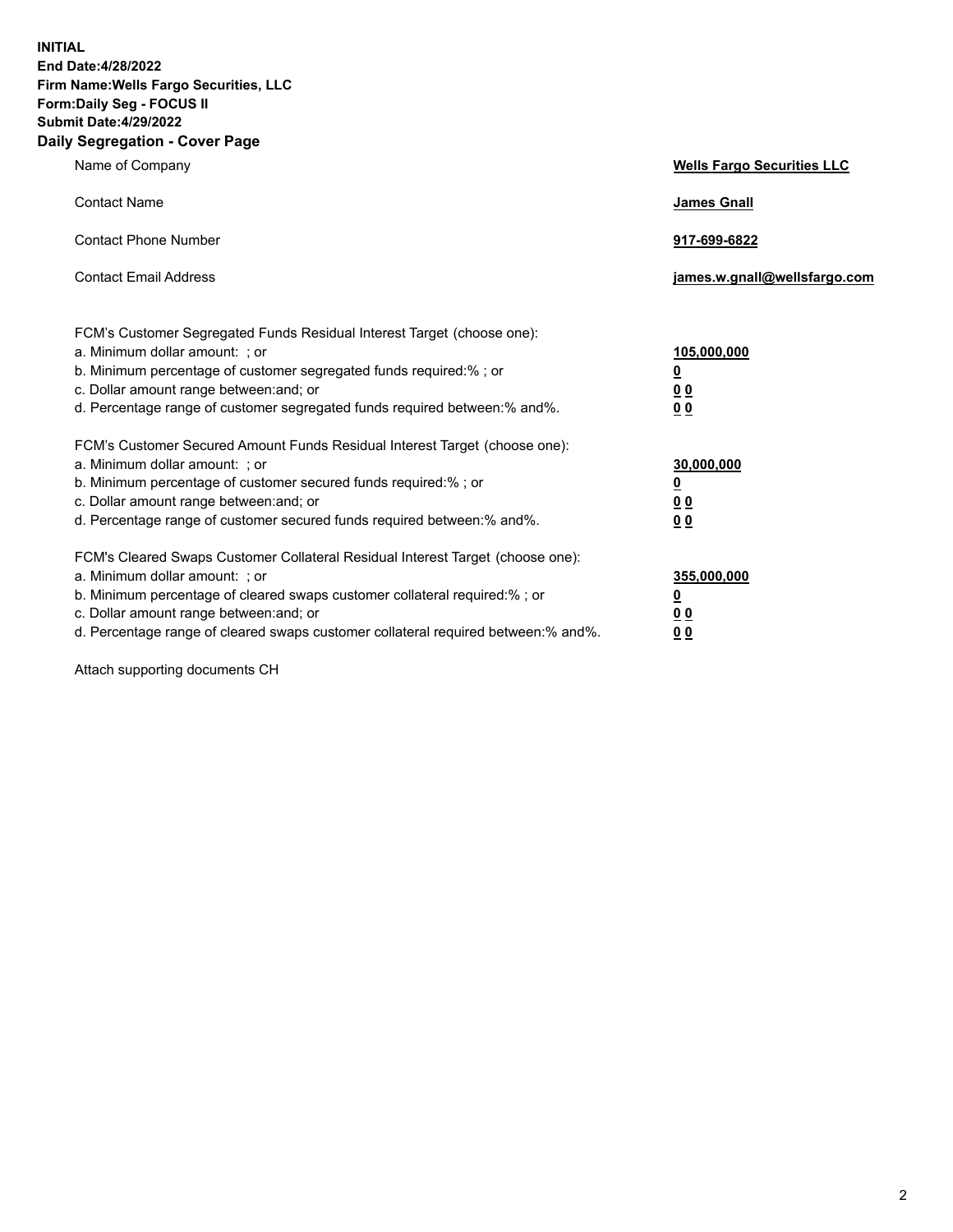**INITIAL End Date:4/28/2022 Firm Name:Wells Fargo Securities, LLC Form:Daily Seg - FOCUS II Submit Date:4/29/2022 Daily Segregation - Secured Amounts** Foreign Futures and Foreign Options Secured Amounts Amount required to be set aside pursuant to law, rule or regulation of a foreign government or a rule of a self-regulatory organization authorized thereunder

- 1. Net ledger balance Foreign Futures and Foreign Option Trading All Customers A. Cash **699,621,447** [7315]
	- B. Securities (at market) **395,236,134** [7317]
- 2. Net unrealized profit (loss) in open futures contracts traded on a foreign board of trade **-274,960,672** [7325]
- 3. Exchange traded options
	- a. Market value of open option contracts purchased on a foreign board of trade **19** [7335]
	- b. Market value of open contracts granted (sold) on a foreign board of trade **0** [7337]
- 4. Net equity (deficit) (add lines 1. 2. and 3.) **819,896,928** [7345]
- 5. Account liquidating to a deficit and account with a debit balances gross amount **45,950,602** [7351] Less: amount offset by customer owned securities **-45,608,330** [7352] **342,272** [7354]
- 6. Amount required to be set aside as the secured amount Net Liquidating Equity Method (add lines 4 and 5)
- 7. Greater of amount required to be set aside pursuant to foreign jurisdiction (above) or line 6.

## FUNDS DEPOSITED IN SEPARATE REGULATION 30.7 ACCOUNTS

- 1. Cash in banks
	- A. Banks located in the United States **84,754,829** [7500]
	- B. Other banks qualified under Regulation 30.7 **95,148,722** [7520] **179,903,551**
- 2. Securities
	- A. In safekeeping with banks located in the United States **511,673,077** [7540]
- B. In safekeeping with other banks qualified under Regulation 30.7 **0** [7560] **511,673,077** [7570]
- 3. Equities with registered futures commission merchants
	-
	-
	- C. Unrealized gain (loss) on open futures contracts **85,847,262** [7600]
	- D. Value of long option contracts **19** [7610]
	- E. Value of short option contracts **0** [7615] **94,356,841** [7620]
- 4. Amounts held by clearing organizations of foreign boards of trade
	- A. Cash **0** [7640]
	- B. Securities **0** [7650]
	- C. Amount due to (from) clearing organization daily variation **0** [7660]
	- D. Value of long option contracts **0** [7670]
	- E. Value of short option contracts **0** [7675] **0** [7680]
- 5. Amounts held by members of foreign boards of trade
	-
	- B. Securities **0** [7710]
	- C. Unrealized gain (loss) on open futures contracts **-290,601,008** [7720]
	- D. Value of long option contracts **0** [7730]
	- E. Value of short option contracts **0** [7735] **163,410,360** [7740]
- 6. Amounts with other depositories designated by a foreign board of trade **0** [7760]
- 7. Segregated funds on hand **0** [7765]
- 8. Total funds in separate section 30.7 accounts **949,343,829** [7770]
- 9. Excess (deficiency) Set Aside for Secured Amount (subtract line 7 Secured Statement Page 1 from Line 8)
- 10. Management Target Amount for Excess funds in separate section 30.7 accounts **30,000,000** [7780]
- 11. Excess (deficiency) funds in separate 30.7 accounts over (under) Management Target **99,104,629** [7785]
- **0** [7305]
- 
- **820,239,200** [7355]
- **820,239,200** [7360]
- [7530]
- 
- A. Cash **-55,053,496** [7580] B. Securities **63,563,056** [7590]
	-
- A. Cash **454,011,368** [7700] **129,104,629** [7380]
	-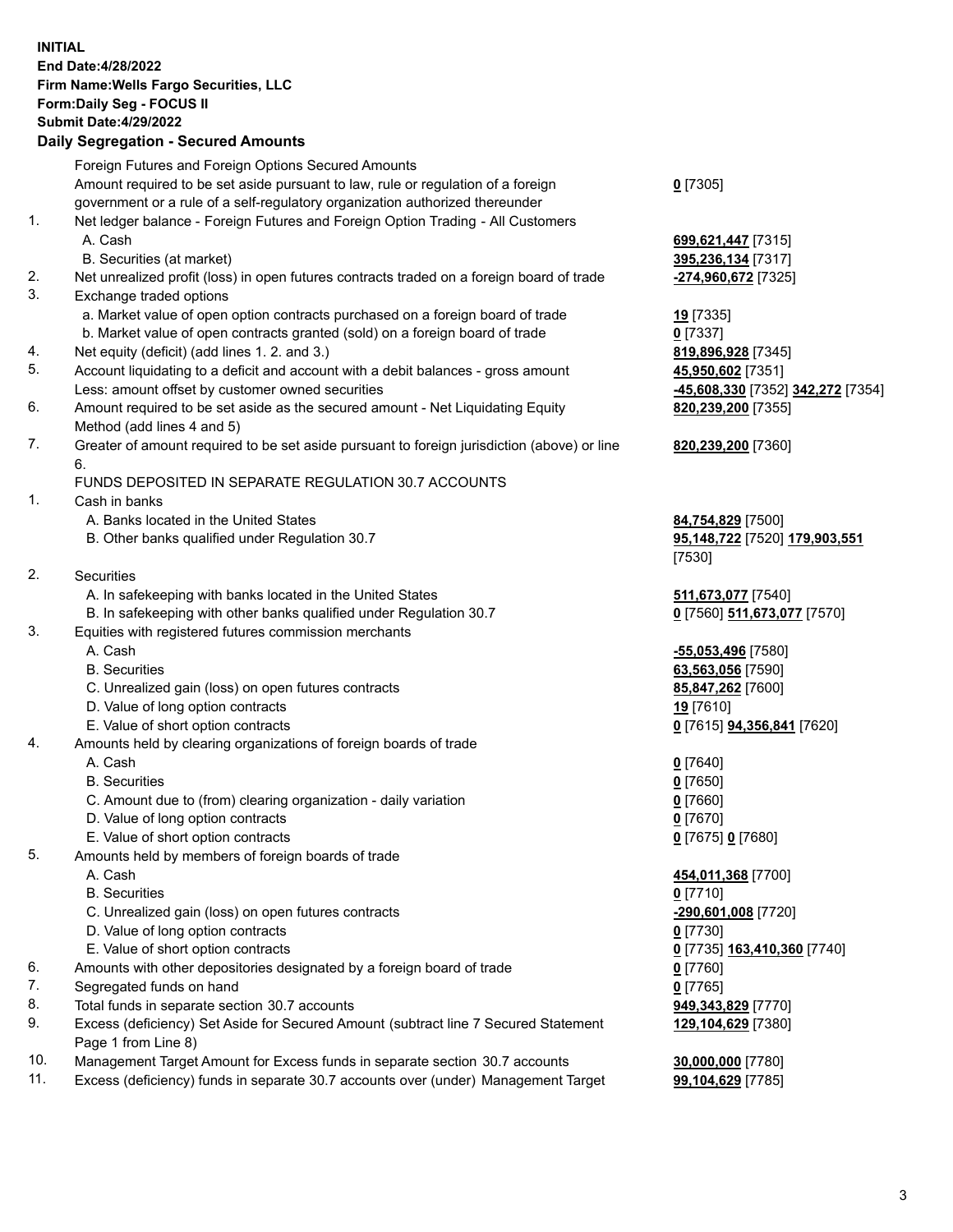**INITIAL End Date:4/28/2022 Firm Name:Wells Fargo Securities, LLC Form:Daily Seg - FOCUS II Submit Date:4/29/2022 Daily Segregation - Segregation Statement** SEGREGATION REQUIREMENTS(Section 4d(2) of the CEAct) 1. Net ledger balance A. Cash **2,074,205,816** [7010] B. Securities (at market) **1,852,002,884** [7020] 2. Net unrealized profit (loss) in open futures contracts traded on a contract market **1,260,312,219** [7030] 3. Exchange traded options A. Add market value of open option contracts purchased on a contract market **4,849,239,412** [7032] B. Deduct market value of open option contracts granted (sold) on a contract market **-4,861,792,337** [7033] 4. Net equity (deficit) (add lines 1, 2 and 3) **5,173,967,994** [7040] 5. Accounts liquidating to a deficit and accounts with debit balances - gross amount **275,597,309** [7045] Less: amount offset by customer securities **-261,533,807** [7047] **14,063,502** [7050] 6. Amount required to be segregated (add lines 4 and 5) **5,188,031,496** [7060] FUNDS IN SEGREGATED ACCOUNTS 7. Deposited in segregated funds bank accounts A. Cash **119,843,440** [7070] B. Securities representing investments of customers' funds (at market) **1,100,872,660** [7080] C. Securities held for particular customers or option customers in lieu of cash (at market) **184,262,346** [7090] 8. Margins on deposit with derivatives clearing organizations of contract markets A. Cash **2,775,330,561** [7100] B. Securities representing investments of customers' funds (at market) **98,973,224** [7110] C. Securities held for particular customers or option customers in lieu of cash (at market) **1,667,740,538** [7120] 9. Net settlement from (to) derivatives clearing organizations of contract markets **-256,561,604** [7130] 10. Exchange traded options A. Value of open long option contracts **4,849,239,412** [7132] B. Value of open short option contracts **and the set of open short option contracts -4,861,792,337** [7133] 11. Net equities with other FCMs A. Net liquidating equity **0** [7140] B. Securities representing investments of customers' funds (at market) **0** [7160]

- market)
- 12. Segregated funds on hand **000 and 12. <b>12. 12. <b>12. 12. 12. 12. 12. 12. 12. 12. 12. 12. 12. 12. 12. 12. 12. 12. 12. 12. 12. 12. 12. 12. 12. 12. 12. 12. 12. 12.**
- 13. Total amount in segregation (add lines 7 through 12)
- 14. Excess (deficiency) funds in segregation (subtract line 6 from line 13) **4**
- 15. Management Target Amount for Excess funds in segregation
- 16. Excess (deficiency) funds in segregation over (under) Management Target Amount Excess

C. Securities held for particular customers or option customers in lieu of cash (at

| 0 [7150]                        |
|---------------------------------|
| <b>5,677,908,240</b> [7180]     |
| <mark>489,876,744</mark> [7190] |
| <u>105,000,000</u> [7194]       |
| <mark>384,876,744</mark> [7198] |

**0** [7170]